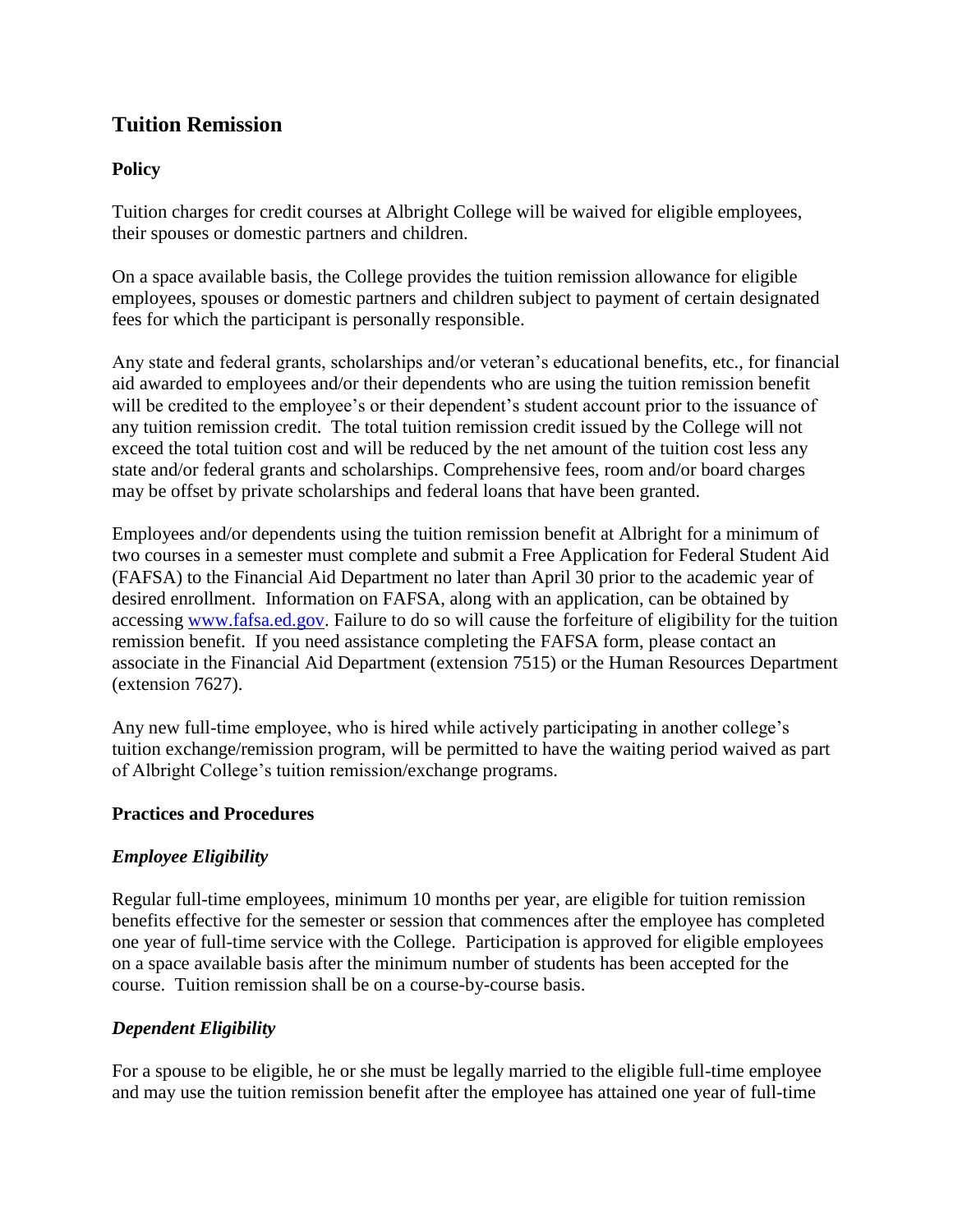service with the College. Eligibility for domestic partners is subject to the same benefit eligibility requirements as detailed in the Affidavit of Domestic Partnership used to determine eligibility for the health insurance benefit. Participation is approved only on a space available basis after the minimum number of students has been accepted for the course. Tuition remission shall be on a course-by-course basis.

For a child to be eligible, the employee must have completed three years of full-time service with the College. The child must be an IRS dependent child or stepchild (i.e. you must be able to claim the individual as a dependent for federal tax purposes) of regular benefit eligible personnel, he or she must not be married, under the age of 25 (supported by appropriate documentation), and satisfy one of the following conditions:

- 1. He/she is the natural progeny.
- 2. He/she has been legally adopted by a College employee prior to or coincident with the first day of classes in the semester in which benefits are to begin.
- 3. He/she is a dependent stepchild (as defined by IRS regulations) prior to or coincident with the first day of classes in the semester in which benefits are to begin.

Eligible children may use the tuition remission benefit beginning in any semester that commences following the individual's attainment of eligibility with the benefit not to exceed nine regular semesters (as may be required for selected academic program requirements, e.g., education). Consideration for additional semester allowances would need to be appealed to the Provost/Vice President for Academic Affairs who, in consultation with the Director of Human Resources, would rule on the merits of the appeal based on the requirements of the academic program and relevant circumstances.

Those using the tuition remission benefit must meet the current admission standards of the College, make academic progress, and maintain satisfactory academic standing.

### *Continuation of Benefits During Leave*

If an eligible employee were to enter a paid leave status for any reason, his/her spouse and/or child would remain eligible for the duration of the leave.

If an eligible employee were to enter a paid or an unpaid status because of illness or injury, his/her spouse and/or child would remain eligible for tuition remission benefits for the duration of the leave.

### *Disposition of Benefits Following Termination of Employment*

In the event of termination of employment other than by death, or declaration of disability as defined in the Albright College Long Term Disability (LTD) policy, all tuition benefits will end upon completion of the courses in which the eligible employee, spouse, domestic partner and/or child is enrolled and begun at the time of separation from employment. Continuance of future courses will be at the individual's own expense.